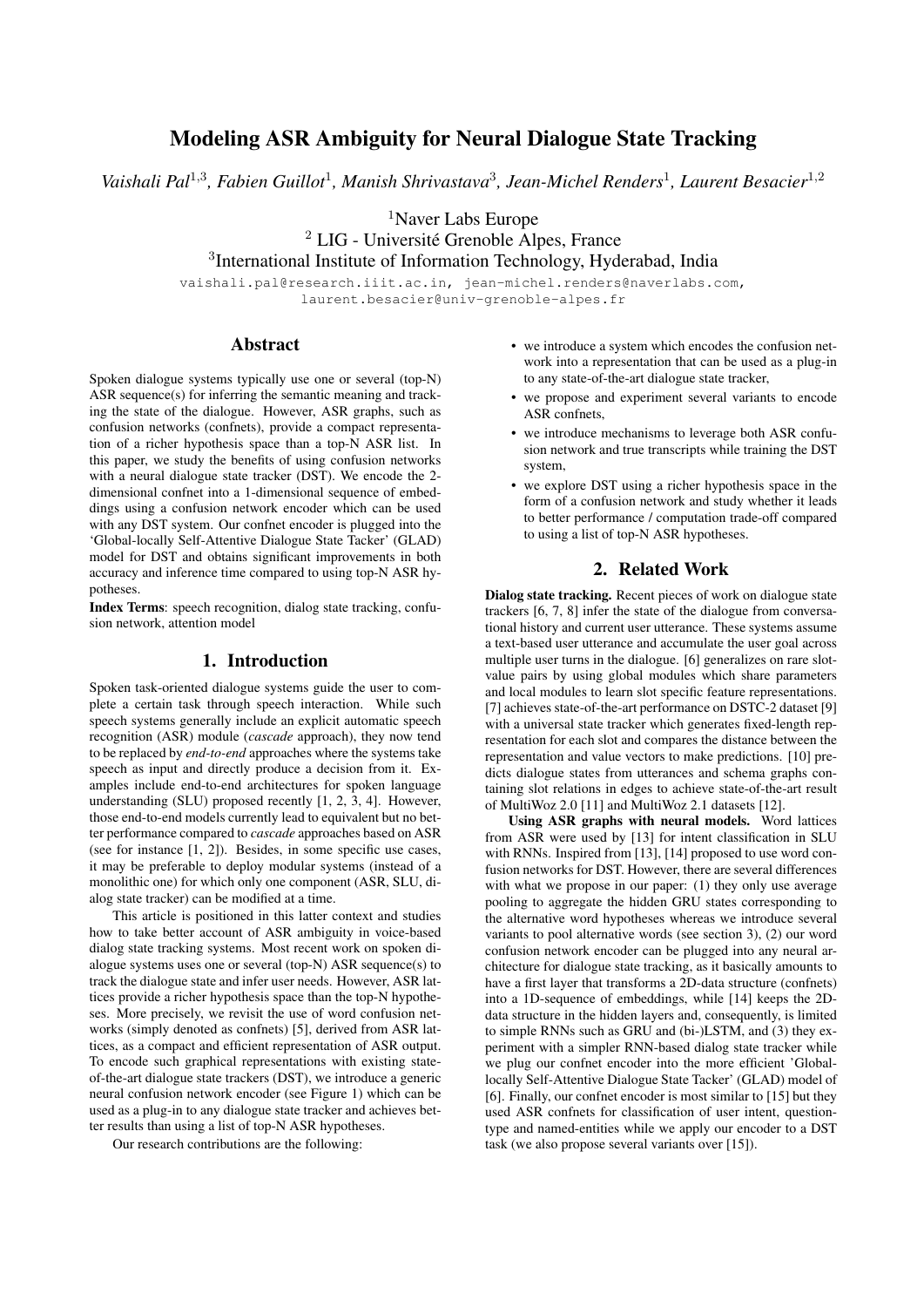## 3. Word Confusion Network for DST



Figure 1: *Word Confusion Network Encoder Variations*

#### 3.1. Confusion Network Encoder

Inspired from [15], we use a word confusion network encoder to transform the graph to a representation space which can be used with any dialogue state tracker. The multiple aligned ASR hypotheses, represented as parallel arcs at each position of the confusion network, are treated as a set of weighted arcs. More formally, a confnet  $C$  is a sequence of parallel weighted arcs, noted as  $C = [(-\sqrt{w_1^1}, \pi_1^1 > \sqrt{w_1^2}, \pi_1^2 > \dots, -\sqrt{w_1^{n_1}}, \pi_1^{n_1} >$  $), \ldots, (< w^1_m, \pi^1_m>, < w^2_m, \pi^2_m>, ..., < w^{n_m}_m, \pi^{n_m}_m>)],$ where  $w_t^j$  is the  $j^{th}$  arc (token) at time/position t, and  $\pi_t^j$  its associated confidence weight. We propose several variants to formulate the embedding representation for a set  $C_t$  of parallel arcs at position  $t$  in the confret  $C$ .

The simplest method to encode the confusion network is as a sequence of weighted-sums of the word embeddings weighed with the ASR confidence scores:

$$
p_t^i = \pi_t^i \pounds \text{mbedding}(w_t^i) \tag{1}
$$

$$
e_{v1}(C_t) = \sum_i p_t^i \tag{2}
$$

In increasing complexity, the second variant to encode the parallel arcs is to apply a weighted sum of non-linear transformations over word embeddings:

$$
r_t^i = \pi_t^i \tanh(W_1Embedding(w_t^i)) \qquad (3)
$$

$$
e_{v2}(C_t) = \sum_i r_i^i \tag{4}
$$

The third variation is to formulate the encoding with a selfattention mechanism similar to that described in [15]. In this case,  $\pi_t^i$  (ASR) weights can be ignored as the model will use self-attention to weight the parallel arcs. The self-attention weights  $\alpha_t^i$  are learnt during training:

$$
q_t^i = \tanh(W_1 \text{Embedding}(w_t^i)) \tag{5}
$$

$$
\alpha_t^i = \frac{\exp(w_2^T q_t^i)}{\sum_j \exp(w_2^T q_t^j)}
$$
(6)

$$
e_{v3}(C_t) = \sum_i \alpha_t^i q_t^i \tag{7}
$$

 $Embedding(w_t^i)$  is the embedding representation of word  $w_t^i$ . The final variation is to use the self-attention mechanism exactly as described in [15]. The ASR weights  $\pi_t^i$  are used as an additional feature to weigh the word embeddings of each parallel arc:

$$
\bar{q}_t^i = \tanh(W_1 p_t^i) \tag{8}
$$

$$
\bar{\alpha}_t^i = \frac{\exp(w_2^T \bar{q}_t^i)}{\sum_j \exp(w_2^T \bar{q}_t^j)}
$$
(9)

$$
e_{v4}(C_t) = \sum_i \bar{\alpha}_t^i \bar{q}_t^i \tag{10}
$$

 $e_{vx}$  denotes the 4 variations of the standard trainable embedding layer for word/token  $w_t^i$ ; the matrix  $W_1$  and the vector  $w_2$  are trainable parameters of our model. Note that the training of these parameters is done jointly with the main task (see next subsection).

#### 3.2. Dialogue State Tracking with Confnet

The dialogue state is a representation of the user goal at any time in the dialogue. A dialogue state tracker (DST) accumulates evidence as the dialogue progresses at each user turn and updates the state to reflect the changing user goals. The usergoal is captured by the tracker as a distribution of slot-value pairs. Each user utterance can be either in textual or spoken form. Conventionally, DST uses top-N list of ASR hypotheses of the spoken user utterances to track the user needs. However, graph based representation such as ASR lattices and confusion network provides a richer hypothesis space in compact form.

Our confusion network encoder can be used as a plug-in to any state-of-the-art DST system. We have used the 'Globallocally Self-Attentive Dialogue State Tacker' (GLAD) model [6] with our confusion network encoder. GLAD addresses the issue of rare slot-value pairs which were not explicitly handled by previous DST models. The GLAD encoder module is a global-local self-attentive encoder which separately encodes the transcript/ASR hypothesis, system actions from previous turns and slot-value under consideration. We extend GLAD by replacing the user utterance representation, namely a sequence of trainable token embeddings, by the confnet embedding sequence. Remind that a confnet is also encoded as a 1 dimensional sequence of embeddings that corresponds to each time/position in the confnet. This enables GLAD architecture to use graph-based inputs instead of (or even in addition to) token sequence inputs.

### 4. Model Training Strategies

At training time, both clean transcript and ASR graph are available. It is therefore tempting to use these two pieces of information to facilitate model training while trying to make it robust to ASR errors in the meantime. We propose two radically different strategies to take into account clean transcript *and* ASR graph at training time.

#### 4.1. Data Augmentation

The confusion network contains noisy hypotheses with lower ASR confidence scores which makes training hard. Augmenting the confnet dataset with the clean transcript should help the system to converge faster and better. We encode transcript in the form of a confnet with a single arc between nodes. At training time we merge both noisy ASR and clean (single arc) confnet datasets. Consequently, we use each dialog twice at training.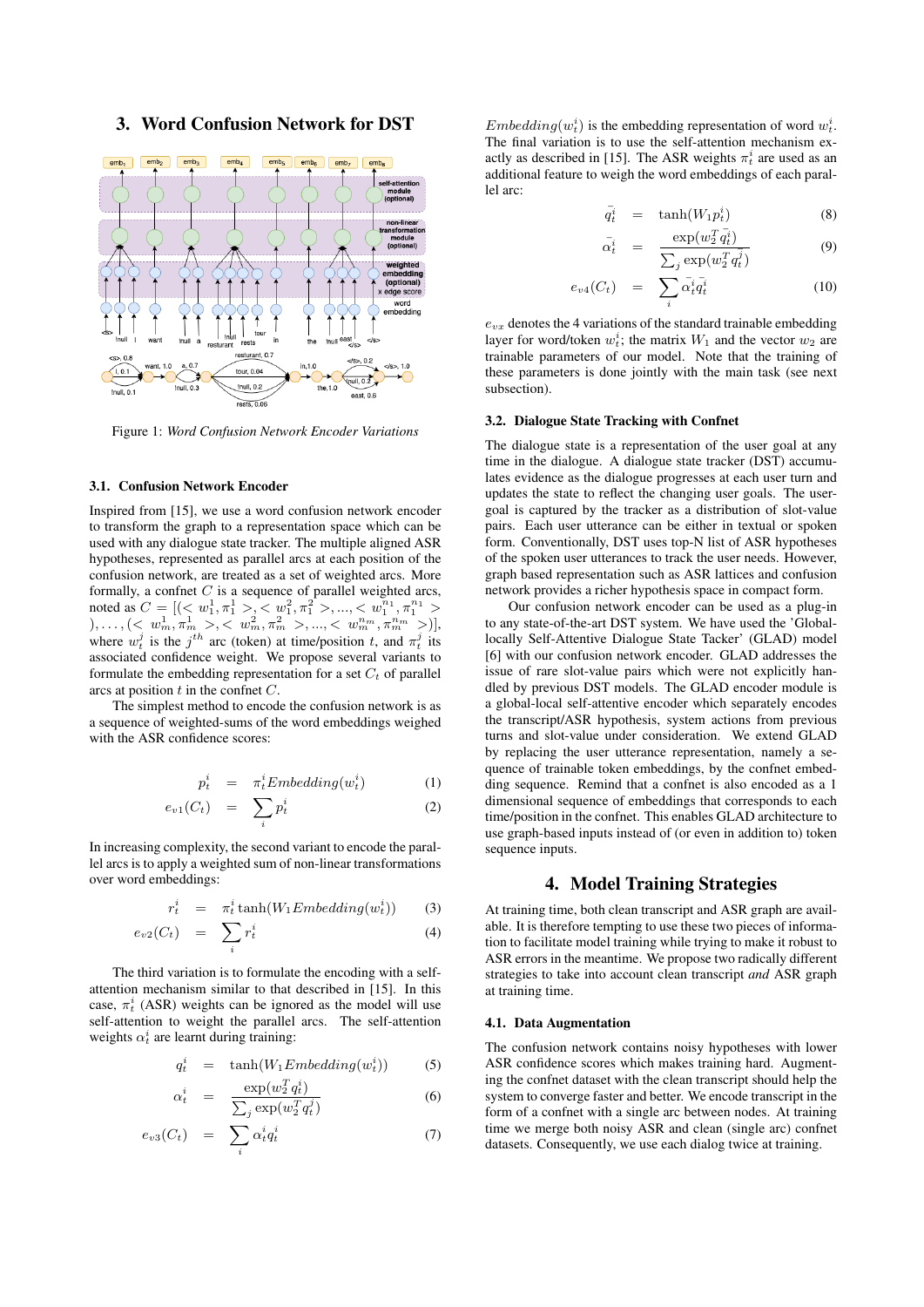

Figure 2: *Confusion Network Encoder used with DST system (GLAD). Similarity-loss module can be used for augmenting the transcript data to jointly-train the system.*

#### 4.2. Adding a Similarity Loss to Train Confnet Embeddings: Jointly-Trained Model

We want the confnet representation to be very close to the one of the clean transcript in the embedding space. To enforce this, we add a similarity loss to the loss corresponding to our main task (binary classification for each  $\langle$  slot,value $\rangle$  pair) - see figure 2.

Binary-cross-entropy is used as classification loss, denoted as  $L_1$ , and squared euclidean distance between clean and noisy transcripts is used as similarity loss  $(L_2)$ . The binary crossentropy loss can be modeled as shown in equation 11 where  $p(slot_m, val_n)$  represents the prediction for the slot m and value n and y is the binary ground-truth. Let  $Embedding_{CN}$ be the transformation realised by the confnet encoder and  $Embedding_T$  be the standard embedding layer on word tokens; f be the transformation function of the GLAD encoder that takes as input the sequence of one dimensional embeddings (either standard word token embeddings or confnet embeddings) and outputs a global-local context vector. The final loss, L, of the model is defined as a linear combination of the cross-entropy loss,  $L_1$ , and the similarity loss,  $L_2$  as shown in equation 11. We choose a  $\lambda$  value of 0.5 for our experiments.

$$
L = L_1 + \lambda L_2 \tag{11}
$$

$$
L_1 = -(y \log(P) + (1 - y) \log(1 - P)) \qquad (12)
$$

$$
P = p(slot_m, val_n) \tag{13}
$$

$$
L_2 = ||f(Embedding_T(transcript))
$$
\n
$$
L_2 = ||f(Embedding_T(transcript))
$$
\n
$$
(14)
$$

 $-f(Embedding_{CN}(confnet))\|_2^2$ 

Note that, while  $L_2$  alone has a trivial solution (namely, projecting everything to a null vector), the combination with the loss associated to the primary task renders this trivial solution non-optimal. The model trained jointly using the similarity loss L<sup>2</sup> is called *JCnet*.

#### 5. DSTC-2 Dataset

We evaluate our system on the standard Dialogue State Tracking Challenge 2 (DSTC-2) dataset  $[9]$ .<sup>1</sup> DSTC is a research challenge focused on improving the state-of-the art in tracking the state of spoken dialog systems. DSTC 2 contains dialogue in the restaurant information domain where the states may change through the dialogue. There are 1612, 506 and 1117 dialogues in the training, development and test sets respectively. The dialog state is captured by *informable* slots (slots which the user can provide a value for, to use as a constraint on their search) and *non informable* (unconstrained) slots. All the slots in the dataset are requestable as the user can request the value of any slot. For example, for a given restaurant, the user can request the value of the phone number or price-range slot. At each turn of the dialogue, the user's goal may change, new information maybe requested or provided to the system by the user. Thus, a turn is represented as a dialogue state comprising of the triplet (user-goal, turn-request, turn-inform). DSTC-2 provides representation of the user speech utterance in the form of top-10 ASR hypotheses and word confusion networks.

We followed a similar pre-processing pipeline of the confusion networks as mentioned in [14], i.e, we removed the interjections (um, ah, etc) and pruned arcs with an ASR confidence score less than 0.001 to reduce the size of the network, thus increasing efficiency without compromising the accuracy of models. To obtain a fair and consistent performance comparison between models based on ASR-top-N hypotheses and on confusion network, the top-N list of ASR hypotheses was chosen as the N best paths extracted from the confusion network.

#### 6. Experiments and Results

Our baseline is the model trained on augmented dataset composed of ASR-N hypotheses and transcripts, where the final prediction is the weighted sum of prediction probabilities from each ASR hypothesis (*Augmented ASR-N*, see table 1). To demonstrate that a richer hypothesis space (confusion network) helps in improving accuracy, we trained 3 separate models on confusion networks with non-augmented (*Non-augmented Cnet-N*), augmented (*Augmented Cnet-N*) dataset and jointlytrained model (*JCnet-N*). In these models, we restricted the number of arcs per token by keeping only the ones with the top-N weights ( $N \in [5, 9]$ ). The augmented dataset is composed of transcripts modeled as a graph with one arc between nodes, and ASR confusion networks. In addition to the above data augmentation techniques, we also evaluate the impact of using a similarity loss to train the confnet embeddings as introduced in section 4.2 (*JCnet-N*). We use a learning rate of 0.01, a batch size of 50, a dropout of 0.2 and a  $\lambda$  value of 0.5 to train our models. We concatenate pre-trained word embeddings (GloVe) [16] and Kazuma character embeddings [17] to encode words. The embedding layer is frozen and not updated during training.

Table 1: *Scores for baseline model trained on augmented ASR-N list of hypothesis. Each cell contains the mean accuracy* µ*(0- 1)* and standard error  $σ(0-1)$  in the format  $μ(σ)$  for 4 runs of *each setting*

| List-Size | Joint-Goal    | Turn-Inform   | Turn-Request  |
|-----------|---------------|---------------|---------------|
| $ASR-1$   | 0.6846(.0017) | 0.8326(.0012) | 0.9668(.0003) |
| $ASR-5$   | 0.6980(.0075) | 0.8375(.0050) | 0.9680(.0010) |
| $ASR-9$   | 0.6942(.0077) | 0.8395(.0055) | 0.9680(.0073) |

Table 2: *Scores for Jointly-trained (Similarity Loss) model on augmented confnet dataset. Each cell contains the mean accuracy*  $\mu$  (0-1) and standard error  $\sigma$  (0-1) in the format  $\mu(\sigma)$  for *4 runs of each setting*

| Arc-Size | Joint-Goal    | Turn-Inform   | Turn-Request  |
|----------|---------------|---------------|---------------|
| JCnet-1  | 0.6883(.0027) | 0.8361(.0021) | 0.9672(.0001) |
| JCnet-5  | 0.7088(.0021) | 0.8403(.0015) | 0.9773(.0003) |
| JCnet-9  | 0.7063(.0049) | 0.8461(.0048) | 0.9700(.0005) |

<sup>1</sup>http://camdial.org/ mh521/dstc/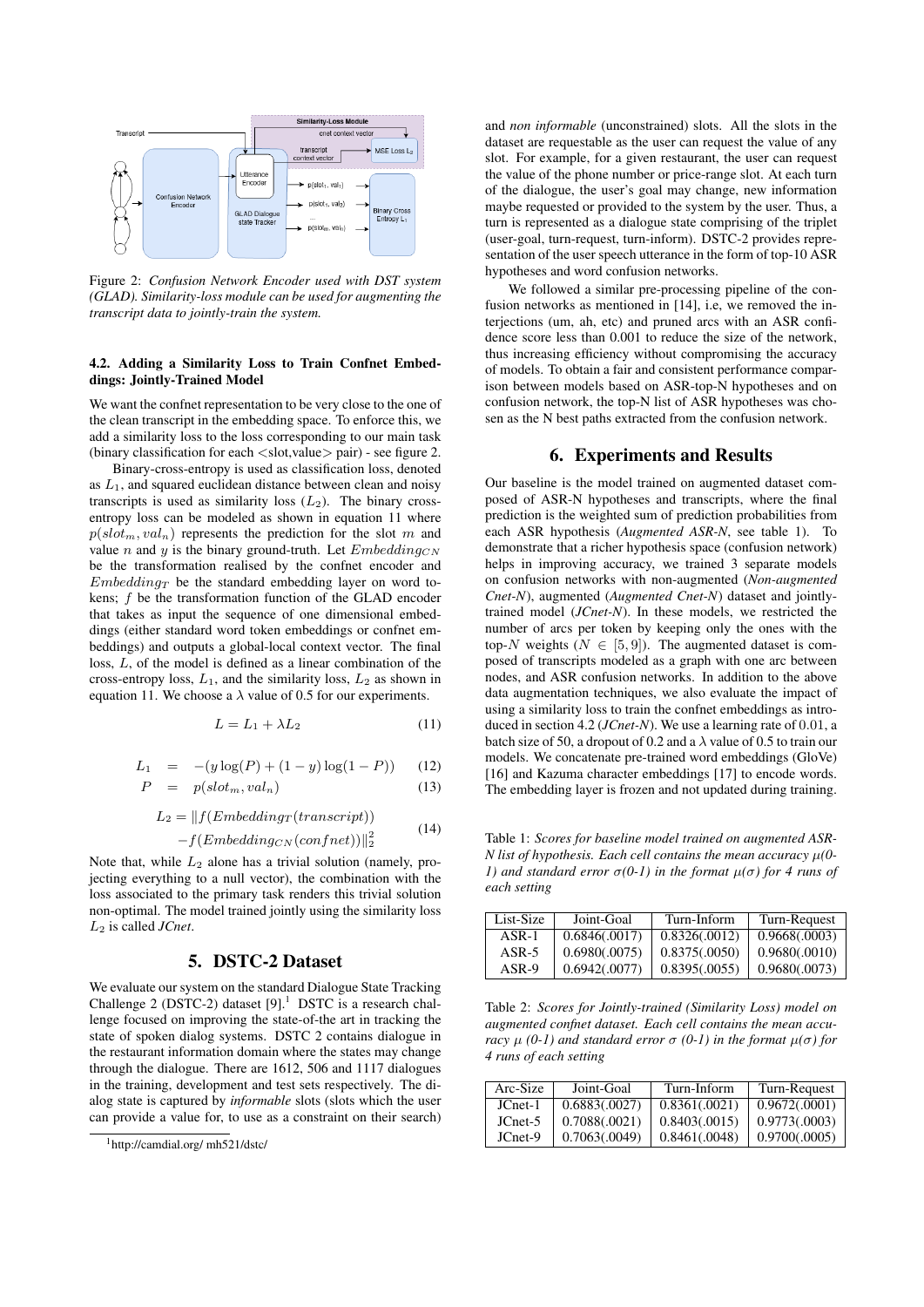

Figure 3: Attention Weights of the confusion network encoder (variant  $e_{v_4}$ ) for the confnet with transcript *'i don't care about the price range i need basque food'. Dark colors represent high values and light colors low values. The columns represent subsequent parallel arcs. The parallel arcs are sorted from highest to lowest scored hypothesis. The 1st row is the best-pass through the network. The highest attention-weights are for the words 'i don't care about the price range is i any basque food good'*

Table 3: *Results on confusion network model encoding variants with different numbers of parallel arcs (5 or 9). With or w/o confnet augmentation. Each cell contains the mean accuracy* µ*(0-1) and standard error* σ*(0-1) of the 3 metrics on 10 runs of each setting in the format*  $\mu(\sigma)$ 

| Accuracy $[\mu (\sigma)]$                                         | Joint-Goal                                                       | Turn-Inform    | Turn-Request                                                      | Joint-Goal                                             | Turn-Inform                                                    | Turn-Request   |  |
|-------------------------------------------------------------------|------------------------------------------------------------------|----------------|-------------------------------------------------------------------|--------------------------------------------------------|----------------------------------------------------------------|----------------|--|
| Parallel Arcs: 5                                                  | Confret Encoding Variation 1: $e_{v1} = \sum_i p_t^i$            |                |                                                                   | Confret Encoding Variation 2: $e_{v2} = \sum_i r_i^i$  |                                                                |                |  |
| Non-aug CNET-N                                                    | 0.7019(0.0026)                                                   | 0.8350(0.003)  | 0.9690(0.0004)                                                    | 0.7008(0.0027)                                         | 0.8389(0.002)                                                  | 0.9677(0.0003) |  |
| Aug CNET-N                                                        | 0.7121(0.0019)                                                   | 0.8470(0.0011) | 0.9688(0.0004)                                                    | 0.7115(0.0019)                                         | 0.8465(0.0011)                                                 | 0.9686(0.0005) |  |
|                                                                   | Confret Encoding Variation 3: $e_{v3} = \sum_i \alpha_i^i q_i^i$ |                |                                                                   |                                                        | Confret Encoding Variation 4: $e_{v4} \sum_i \alpha_i^i q_t^i$ |                |  |
| Non-aug CNET-N                                                    | 0.6912(0.0057)                                                   | 0.8302(0.0037) | 0.9645(0.0005)                                                    | 0.6975(0.0016)                                         | 0.8361(0.0013)                                                 | 0.9686(0.0004) |  |
| Aug CNET-N                                                        | 0.6925(0.0032)                                                   | 0.8372(0.0008) | 0.9650(0.0006)                                                    | 0.7056(0.0023)                                         | 0.8413(0.0015)                                                 | 0.9689(0.0007) |  |
| Parallel Arcs: 9                                                  | Confrict Encoding Variation 1: $e_{v1} = \sum_i p_t^i$           |                |                                                                   | Confrict Encoding Variation 2: $e_{v2} = \sum_i r_i^i$ |                                                                |                |  |
| Non-aug CNET-N                                                    | 0.7044(0.0020)                                                   | 0.8395(0.0009) | 0.9693(0.0003)                                                    | 0.6997(0.0043)                                         | 0.8349(0.0038)                                                 | 0.9684(0.0003) |  |
| Aug CNET-N                                                        | 0.7094(0.0017)                                                   | 0.8446(0.0012) | 0.9694(0.0004)                                                    | 0.7071(0.0095)                                         | 0.8413(0.0057)                                                 | 0.9680(0.0004) |  |
| Confrict Encoding Variation 3: $e_{v3} = \sum_i \alpha_t^i q_t^i$ |                                                                  |                | Confrict Encoding Variation 4: $e_{v4} = \sum_i \alpha_t^i q_t^i$ |                                                        |                                                                |                |  |
| Non-aug CNET-N                                                    | 0.6938(0.0033)                                                   | 0.8325(0.0022) | 0.9650(0.0003)                                                    | 0.6969(0.0023)                                         | 0.8382(0.0011)                                                 | 0.9680(0.0006) |  |
| Aug CNET-N                                                        | 0.6930(0.0021)                                                   | 0.8367(0.0007) | 0.9648(0.0006)                                                    | 0.7045(0.0023)                                         | 0.8416(0.0011)                                                 | 0.9681(0.0008) |  |

We train each experimental setting multiple times with different seeds and report the mean accuracy  $(\mu)$  and standard error  $(\sigma)$  of the joint-goal, turn-inform and turn-request for the ASR-N models in table 1, *JCnet-N* models in table 2 and the variants of confusion network encoder models in table 3. Our comments will mostly focus on the joint-goal accuracy metric which is the most important. We use 10 runs to calculate  $\mu$  and  $\sigma$  for *Non-augmented Cnet-N* and *Augmented Cnet-N* models and 4 runs to calculate µ and σ for *Augmented ASR-N* and *JCnet-N* models. As illustrated in table 3, the joint-goal accuracy of the models trained on *augmented* dataset (leveraging clean transcripts at training time) performs better than those trained on *non-augmented* one. These models also outperform the ASR-N baseline. The best variants seem to be  $e_{v_1}$  and  $e_{v_2}$  which do not use attention, both outperforming  $e_{v_4}$  [15]. However, attention models like  $e_{v_4}$  interestingly learn to assign higher weights to relevant words with lower ASR score over the top-1 hypothesis as shown in the figure 3. Content words, such as 'basque' which aids in classifier discriminability, is chosen by the attention-weights over function words such as 'that's' inspite of the later being the top hypothesis. Furthermore, the performance of jointly-trained (similarity loss) confnet models in table 2 perform similar to the data augmented confnet models in table 3. Augmented confusion network with parallel arc size 5 (variant  $e_{v_2}$ ) outperforms jointly-trained model by a margin of 1% in joint-goal accuracy whereas both models have similar performance with parallel arc size 9.

The confusion network models lead to significant inference

time gains over those trained on the list of ASR hypothesis. ASR-N models aggregate the predictions over each hypothesis to formulate the final prediction, resulting in a time complexity of  $O(NM)$  where N is the number of ASR hypothesis and  $M$  is the size of the neural network. The confusion network models eliminate the additional time complexity introduced by the ASR hypothesis size without compromising on the rich hypothesis space. Thus, all variations of the confusion network models have an inference time complexity of  $O(M)$ . Inference time for all the varying confnet models (augmented, non-augmented, and joint goal) is on an average 0.82sec per batch over a batch-size of 50. The average inference per batch for the ASR-N models progressively increases from 0.57sec for ASR-1 to a maximum of 7sec for ASR-10.

## 7. Conclusion

In this paper, we have demonstrated that exploiting the rich hypothesis space of a confusion network instead of being limited to the top-N ASR hypotheses for DST leads to performance gain in time and accuracy. The time gain is significant if we want to incorporate a larger set of alternative ASR hypotheses. Moreover, we explore variations of designing the initial embedding layer transforming the confnet as a one-dimensional sequence of position-wise embeddings which can be plugged into numerous state-of-the-art text-based DST systems.